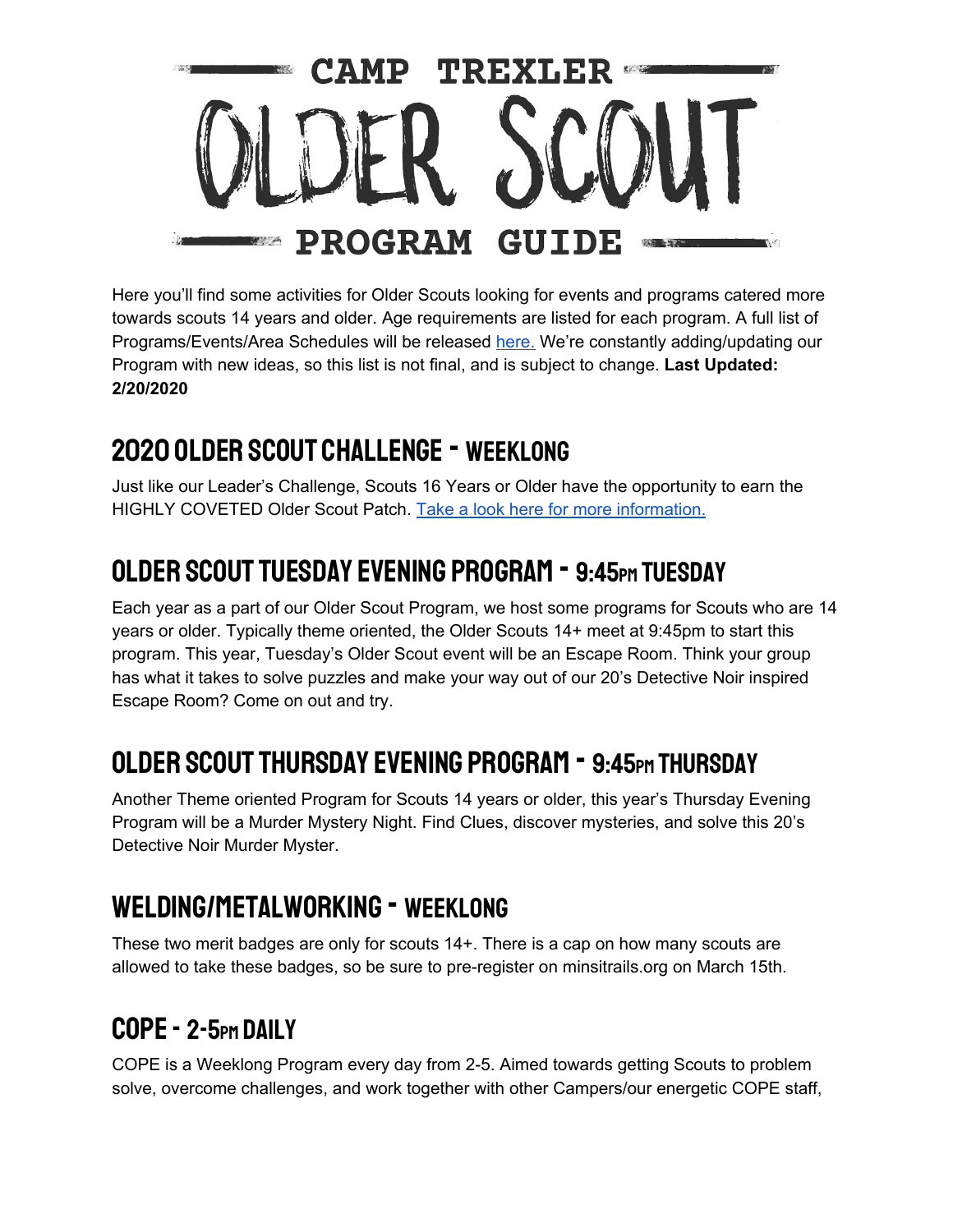Scouts will make their way through the COPE course events/obstacles, ascend the 60ft Climbing Wall, fly down the zipline, and learn the ropes (literally) to this program. For more information, check out this page.

## Older Scout Pioneering Projects Program - anytime 9-12pm Daily

At Scoutcraft we're looking for Older Scouts who can build CRAZY Pioneering Projects. Come on by and build in the morning! We'll find out who the best pioneer project constructor truly is. At the end of the week, we'll award the best project/creators with the Pioneer Award.

#### Exploration Trek - 2-5pm Thursday

For Older Scouts 16+ not interested in taking the FULL Exploration Merit Badge, but still want to go on a hike to the top of Mount Jonas, this Program is for you. Come on over to Scoutcraft to venture out of Camp, hike up a mountain, and get a nice aerial view of Camp.

#### WHITEWATER - IIAM-5PM WEDNESDAY

Whitewater is one of our Off-Site Programs. Scouts of any skill levels will venture out onto the Lehigh River, guided by Pocono Whitewater river guides, and accompanied by Settlers Camp Staff. Depending on the water level, you'll paddle through 8 miles of Class 1, 2, or 3 Whitewater rapids, traveling for around 3-4 hours on the river! Perfect for Scouts looking for an alternative to our Trexler Rangers Program on Wednesday Afternoon. For more information check out this page.

# BLUE MOUNTAIN OUTDOOR ADVENTURE - IPM-DINNER WEDNESDAY

Blue Mountain, has opened up their full Outdoor Adventure Program to our Scouts. Check out the spectacular views at 1,345 feet, Blue Mountain Resort's Summit Aerial Park is a high ropes course featuring 46 elements and over 4000 feet of thrilling tree top climbing adventure. Over at the Adventure Tower, they've got 6 Rock Climbing Lanes, a Free-Fall, and multiple ziplines that provide a 500ft ride down to the park! They also offer a bunch of other activities not found at Camp! For a full list of their offerings check out this page here. For more information check out this page.

## Trexler Rangers - 1:45pm Wednesday

Trexler Rangers is a challenge course designed to promote teamwork. Scouts will make their way through obstacles, challenges, and get very, very muddy. For our Older Scouts 16+, they have the option of joining the Older Scout team for a more challenging course.